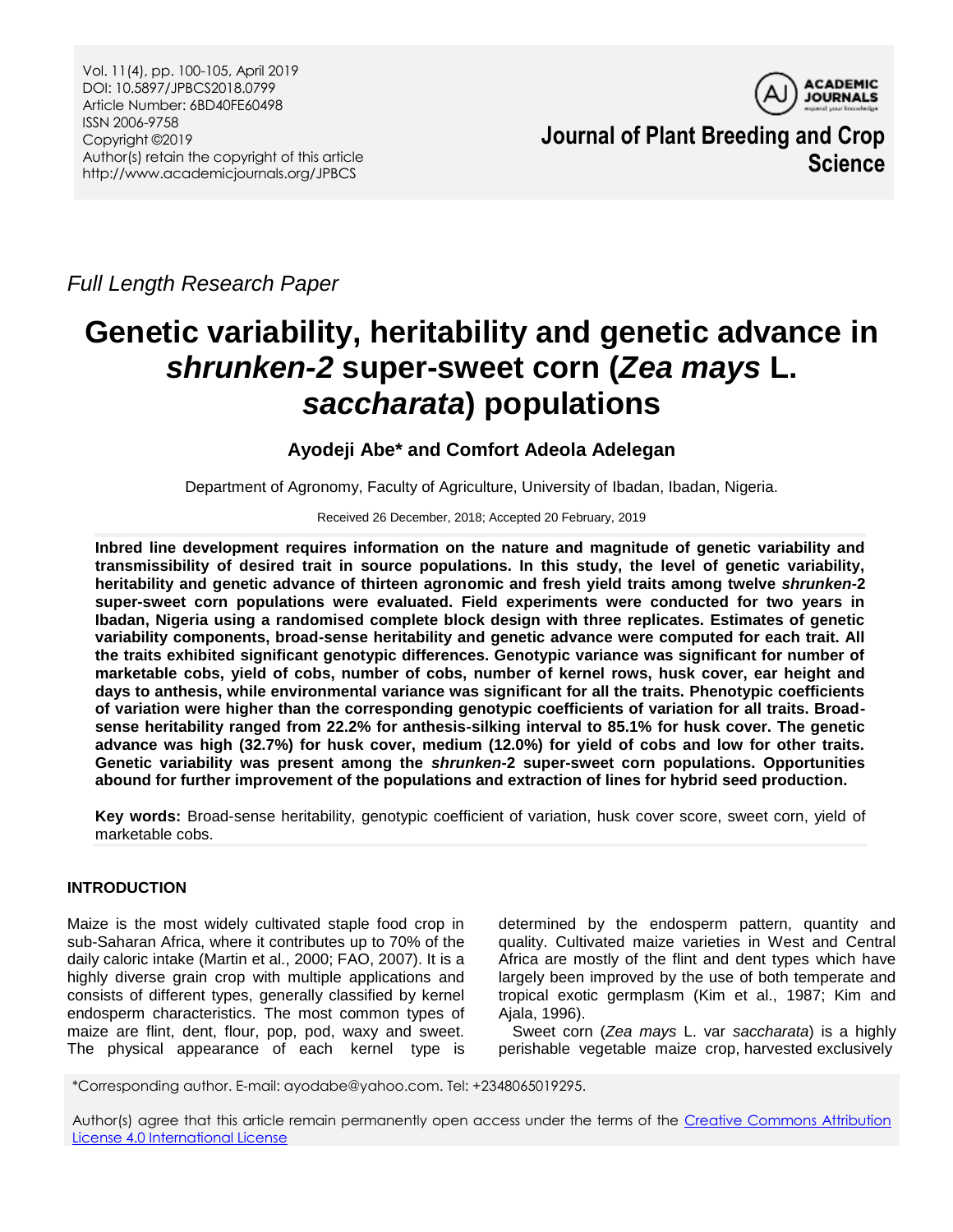for fresh human consumption when the grains are at the milk stage with approximately 75% moisture content. It is a type of maize with kernels that are sweet as a result of high sugar content which when consumed in the immature stage, has high levels of total sugars than normal field maize, rich in fibre, minerals and certain vitamins (Tracy, 1997; Lertrat and Pulam, 2007). It has also been reported to possess significant antioxidant properties which reduce the possibilities of developing cancer and inflammations in humans (Dewanto et al., 2002). Because of these qualities, sweet corn could play a significant role in the nutrition of the peoples of West and Central Africa (Adetimirin, 2008) where fresh green maize is an important component of human diet. The difference between sweet corn and field maize arises from a mutation that influences carbohydrate biosynthesis in the endosperm. In the genome of sweet corn, at least one of the eight mutant monogenic and recessive genes preventing the conversion of sugars to starch is present (Tracy et al., 2006; Qi et al., 2009; Santos et al., 2014) resulting in the characteristic sugary taste. Of these mutants, the four most useful are *shrunken-2* (*sh2*), *brittle-2* (*bt2*), *sugary-1* (*su1*), and *sugary enhancer* (*se*). While *sh2* and *bt2*, classified as class 1 mutants (super-sweet corn), are involved in large reductions in starch and large increase in sugar, *su1* and *se* referred to as class 2 mutants (sweet corn) occur later in the starch biosynthesis pathway and influence the types and proportion of polysaccharides stored in the endosperm (Boyer and Shannon, 1984; Tracy, 1997). The grain of matured normal field maize is known to contain about 3% sugar, while sweet and super-sweet corns contain 9 to 14% and 15 to 30% sugar, respectively (Creech, 1965; Teixeira et al., 2013). The *sh2* (Yousef and Juvik, 2002) and *bt2* (Brewbaker, 1977) types of sweet corn have the greatest commercial value.

Nigeria produces about 40% of the maize production in West and Central Africa (FAO, 2016). Maize is grown throughout Nigeria from the high rainfall forest of the southeast to the low rainfall Sudan Savanna of the north. Widening food preferences have resulted in increased importation of canned sweet corn to Nigeria. Great potential therefore exists for the production and commercialisation of super-sweet corn. However, sweet corn cultivars are virtually nonexistent in Nigeria. To bridge the gap created by this challenge, a broad-base temperate super-sweet *sh2* maize population was introduced into the country and adapted to the prevailing tropical environmental conditions by four cycles of mass selection (Adetimirin, 2008). This adapted population was meant to serve both as an open pollinated variety, as well as, basis for inbred line development.

Super-sweet corn has a narrow genetic base (Tracy, 2001; Teixeira et al., 2013; Mahato et al., 2018) and possesses some undesirable characteristics, such as poor field emergence and seedling vigour and susceptibility to diseases and pests. In addition, tropical

climatic conditions are characterized by high disease incidence, pest attack, short day length, and high temperatures. One way to improve the performance of this tropicalised population and broaden it genetic base is by crossing the *sh2* maize with the more adapted field maize germplasm, which could be sources of favourable alleles for enhanced agronomic performance, as well as, increased disease and pest resistance. Previous studies (Tracy, 2001; Cartea et al*.*, 1996; Malvar et al., 1997, 2001; Butrón et al., 2008; Entringer et al., 2017) have shown the utility of field corn in the improvement of agronomic performance of sweet corn. These studies have also indicated that field maize genotypes could differ in their ability to improve the agronomic performance and quality of sweet corn.

In order to develop hybrids, the source populations from which inbred lines are extracted for hybrid seed production should have superior qualities (Hallauer, 1990). One of such source populations are the openpollinated varieties (Sleper and Poehlman, 2006; Hallauer et al., 2010). In this study, the estimates of variance components, heritability and genetic advance for measured traits in *sh2* super-sweet corn populations derived from crosses between a tropicalised *sh2* supersweet corn population and tropical field maize genotypes were reported.

## **MATERIALS AND METHODS**

### **Experimental site**

The study was conducted at the experimental field of the Department of Agronomy, Faculty of Agriculture, along Parry road, University of Ibadan (7°26' N, 3°54' E), Ibadan, Nigeria.

### **Experimental design and layout**

Twelve *sh2* populations, eleven of which were derived from crosses between tropical field maize genotypes and a tropicalised *sh2*  donor population were evaluated over two years in a randomised complete block design with four replicates. The soil at the experimental site is sandy-loam with  $20.3$  g kg<sup>-1</sup> organic carbon, 0.90 g kg $^{-1}$  total nitrogen, 17.90 mg kg $^{-1}$  available P (Bray-1), 0.28 cmol  $kg<sup>-1</sup> K$  and a pH (H<sub>2</sub>O) of 6.2. The populations in each block were planted in four 5.0 m long rows spaced at 0.75 m apart. Seeds were sown at 0.50 m apart within the row. Four seeds were sown per hill and later thinned to two to give a plant population of approximately 53,333 plants per hectare. At two weeks after planting (WAP), NPK 15-15-15 fertilizer was applied at the rate of  $45$  kg N ha<sup>-1</sup>. This was top-dressed at 4 WAP using urea at the rate of 25 kg N ha<sup>-1</sup>. Hand weeding was done as necessary to keep the plots weed free.

All agronomic and fresh ear yield data excluding flowering data collected on the two middle rows of each plot. Data on days to anthesis (DA) and days to silking (DS) were recorded as number of days from planting to when 50% of the plants in a plot shed pollen or have emerged silks, respectively. Anthesis-silking interval (ASI) was calculated as the difference between DS and DA. Plant height (PH) and ear height (EH) measured in meters were taken at fresh ear yield harvest on all plants in the two middle rows of a plot, as the average distance from the soil level to the collar of the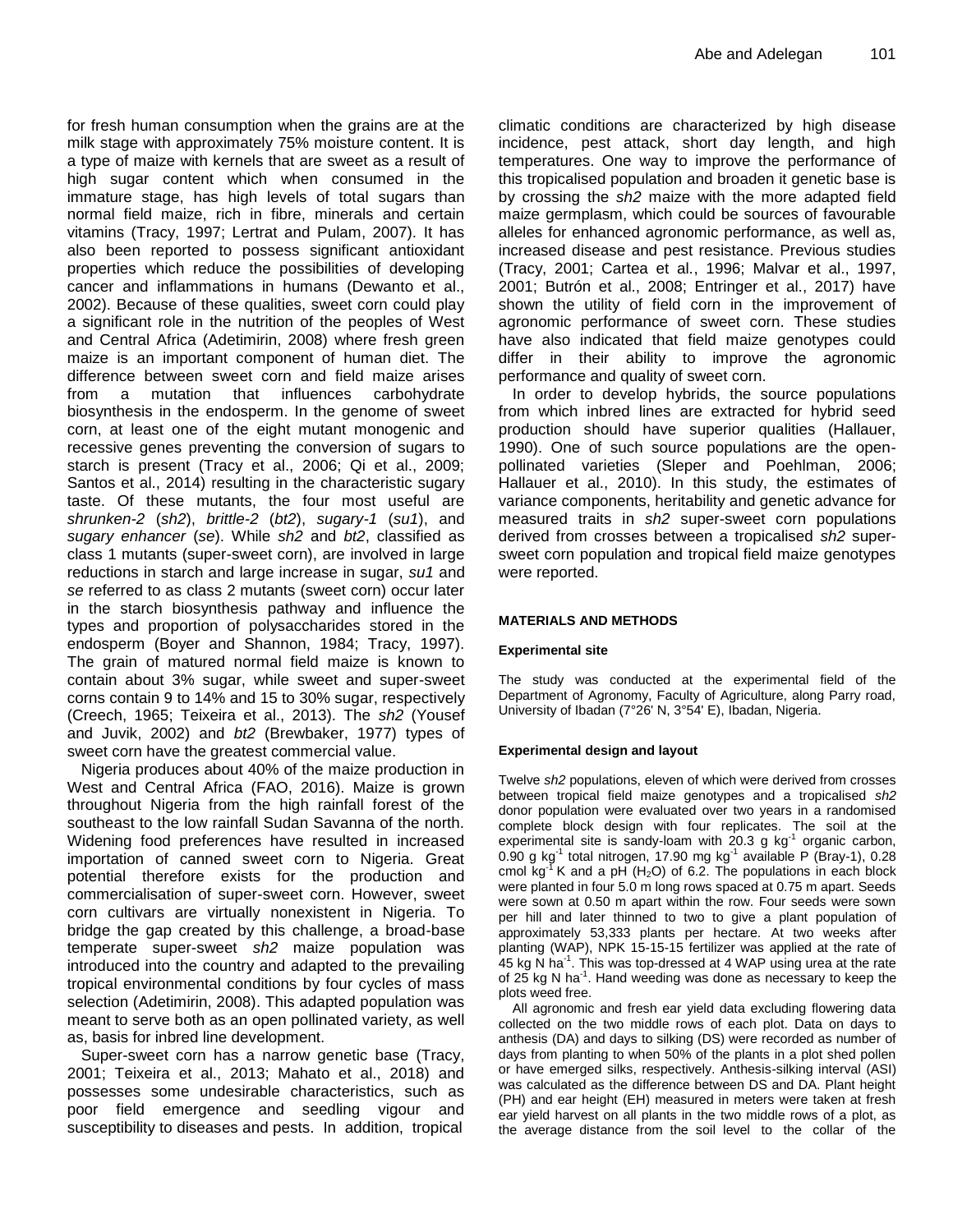uppermost leaf and collar of the leaf bearing the uppermost ear, respectively. Husk cover (HC) was scored on a scale of 1 to 9 (1 = husk tightly covers ear tip and extends beyond it;  $9 =$  poor husk cover with ear tip clearly exposed). Harvesting of fresh ears was done three weeks after silking. Fresh ear yield data included: number of cobs (NC; fresh ears with husk removed) harvested per plot expressed per hectare; yield of cobs (YC; fresh ears with husks removed) recorded as total weight of cobs harvested per plot expressed in tonnes per hectare; number of marketable cobs (NMC; cobs with approximately 250 filled edible kernels) per plot expressed per hectare; yield of marketable cobs (YMC) recorded as total weight of marketable cobs per plot expressed in tonnes per hectare; number of kernel rows (KR) recorded as the average number of kernel rows of 10 top cobs; cob length (CL) measured in cm as the average length of 10 top cobs; cob diameter (CD) measured in mm using an electronic 6 in. digital calliper (Pittsburgh® , Item #47257), as the average diameter of 10 top cobs taken at the middle portion of the cob.

#### **Data analyses**

The PROC MIXED procedure in SAS (SAS version 9.1.3, SAS Institute, 2003) was used to compute variance components for all traits. In the model, populations and the interaction of populations by environment were considered random, while environments and replications within environments were fixed. Each year was considered a separate environment.

Genotypic (GCV) and phenotypic (PCV) coefficients of variation were computed for all traits according to Singh and Chaudhary (2004) using the equations:

GCV (%) = {( $\sqrt{\sigma_{g}}$ ) /*x*} × 100

PCV (%) = {( $\sqrt{\sigma^2}$ <sub>ρ</sub>) / *x*} × 100

where  $\sigma^2$ <sub>g</sub> = genotypic variance,  $\sigma^2$ <sub>p</sub> = phenotypic variance and *x* = grand mean for the trait.

The GCV and PCV were considered low when less than 10%, moderate when 10 to 20% and high when greater than 20% as explained by Deshmukh et al. (1986).

Broad-sense heritability and their standard errors were estimated using variance ratios as explained by Hallauer et al. (2010) using the following equations:

H<sup>2</sup> = {
$$
\sigma^2_g
$$
/( $\sigma^2_g$  +  $\sigma^2_{ge}/e$  +  $\sigma^2$ /re)} × 100  
SE (H<sup>2</sup>) = SE $\sigma^2_g$ /( $\sigma^2_g$  +  $\sigma^2_{ge}/e$  +  $\sigma^2$ /re)

where  $\sigma_{g}^2$  = genotypic variance,  $\sigma^2$  = environmental variance,  $\sigma_{ge}^2$  = variance due to genotype by environment interaction,  $\sigma^2$  = phenotypic variance =  $\sigma_{g}^{2} + \sigma_{ge}^{2} + \sigma^{2}$ , r = number of replicates, e = number of environments and  $SE = standard error$ .

Heritability estimates were categorized into low (less than 40%), medium (40-59%), moderately high (60-79%) and very high (80% and above) as described by Singh (2001).

Genetic advance (GA) was estimated using the formula by Singh and Chaudhary (2004):

$$
GA = i \sigma_{p} h^{2}
$$

where i = 1.40 (selection intensity at 20.0%),  $\sigma_{\rm o}$  = phenotypic standard deviation,  $h^2$  = broad-sense heritability.

Genetic advance expressed as percentage of the mean was estimated as described by Souza et al. (2009) as follows:

GA (%) = GA/*x* × 100

where  $x =$  grand mean of all hybrids for the trait.

The GA was considered low (less than 10%), moderate (10-20%)

and high (above 20%) according to Johnson et al. (1955).

#### **RESULTS AND DISCUSSION**

#### **Mean performance of populations**

Selection of genetically superior genotypes as well as inbred lines for hybrid seed production requires sufficient genetic variability and high heritability in the base population. The populations evaluated in this study exhibited a wide range in values for all the traits assessed (Table 1). This indicates that a sufficient range of variability in all the traits exists among the populations. The presence of variability could be a consequence of the differences in the ability of the field maize genotypes involved in the development of derived *sh2* populations to improve the donor *sh2* population (Butrón et al., 2008; Entringer et al., 2017) as well as a reflection of the influence of environment on the expression of the traits.

#### **Estimates of variance components, heritability and genetic advance**

Estimates of genetic variance  $(\sigma_{g}^{2})$  were significant only for YC, NC KR, HC, EH and DA, while estimates of environmental variance  $(\sigma^2_{\ e})$  were significant for all variables (Table 2). The estimates of genetic variances were higher than the corresponding environmental variances for all traits except PH and ASI. The EH had the highest significant genetic and environmental variances. The observed differences among the genotypes for most of the traits were therefore more due to genetic than environmental causes. The PCV estimates in this study were higher than the corresponding GCV for all traits, although the differences between values were low except for ASI. The PCV and GCV were high for HC, whereas only PCV was high for ASI. The GCV and PCV estimate for YC, as well as GCV for ASI and PCV for YMC were moderate. All other traits manifested low GCV and PCV values. The range in values of GCV and PCV were 1.43 (DS) to 26.50 (HC) and 1.75 (DS) to 30.05 (HC), respectively (Table 2). The slightly higher PCV than GCV for all traits in this study indicates that the expressions of the traits were influenced, though to a limited extent, by the environment and there is the possibility of improvement using phenotypic selection. Similar results indicating higher PCV than GCV for all traits were reported by Saleh et al*.* (2002), Alan et al*.* (2013) and Niji et al. (2018) in sweet corn as well as Maphumulo et al*.* (2015), Sesay et al*.* (2016) and Jilo et al. (2018) in field maize. The PCV for ASI was more than twice the GCV, an indication of limited chance for selection for the trait in the populations studied. Jilo et al*.* (2018) reported similar results for ASI. The high GCV exhibited by HC shows that the trait is less affected by environmental fluctuations, which guarantees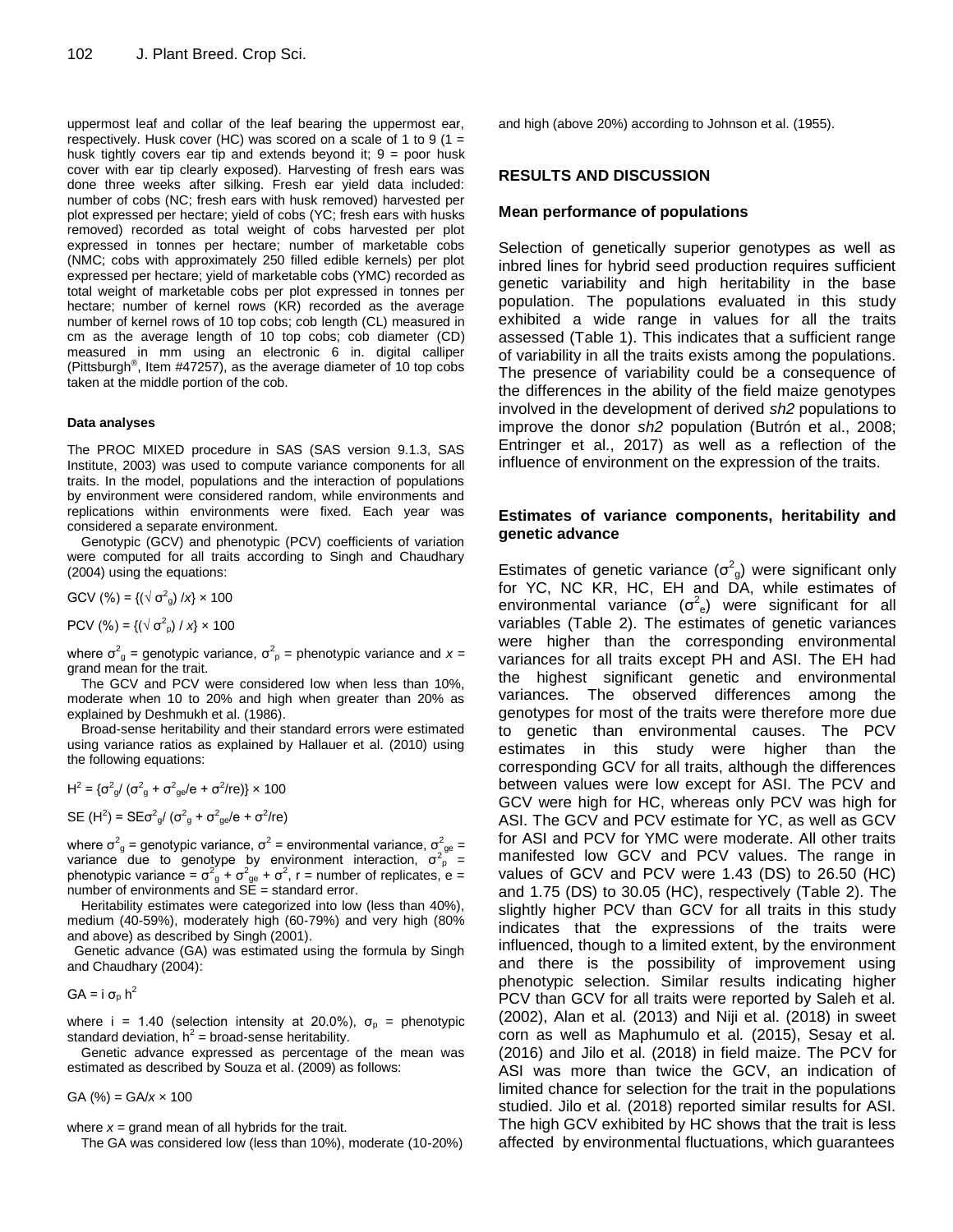| <b>Trait</b>                                   | Mean $\pm$ SE <sup>1</sup> | <b>SD</b> | Range               | CV(%) |
|------------------------------------------------|----------------------------|-----------|---------------------|-------|
| Yield of marketable cobs (t ha <sup>-1</sup> ) | $6.8 \pm 0.1$              | 0.79      | $5.2 - 8.9$         | 11.6  |
| Number of marketable cobs                      | 39,946.6±371.4             | 3,151.7   | 34,594.0 - 47,059.0 | 7.9   |
| Yield of cobs $(t \text{ ha}^{-1})$            | $7.2 \pm 0.1$              | 0.9       | $4.2 - 9.3$         | 12.7  |
| Number of cobs                                 | 48,098.7±426.1             | 3,615.5   | 39,215.0 - 53,333.0 | 7.5   |
| Number of kernel rows                          | $14.2 \pm 0.1$             | 0.8       | $13.0 - 16.0$       | 5.5   |
| Cob length (cm)                                | $15.7 \pm 0.1$             | 0.7       | $13.8 - 16.8$       | 4.6   |
| Cob diameter (mm)                              | $45.2 \pm 0.2$             | 1.6       | $40.8 - 48.9$       | 3.6   |
| Husk cover                                     | $4.2 \pm 0.2$              | 1.2       | $2.0 - 7.0$         | 29.6  |
| Plant height (cm)                              | $199.2 \pm 1.0$            | 8.5       | 172.6 - 225.1       | 4.3   |
| Ear height (cm)                                | $100.6 \pm 1.2$            | 9.8       | $75.9 - 141.1$      | 9.8   |
| Days to anthesis                               | $55.2 \pm 0.1$             | 1.1       | $53.0 - 57.0$       | 2.0   |
| Days to silking                                | $57.8 \pm 0.1$             | 1.1       | $55.0 - 60.0$       | 1.9   |
| Anthesis-silking interval                      | $2.6 \pm 0.1$              | 0.8       | $1.0 - 5.0$         | 31.7  |

**Table 1.** Mean performance, standard deviation, range and coefficient of variation for selected agronomic and yield traits of 12 *sh-2* super-sweet maize populations evaluated for two years in Ibadan.

<sup>†</sup>SE = Standard error: SD = standard deviation:  $CV = coefficient$  of variation.

selection progress for the trait. High GCV estimates are indicative of low amenability of the trait to environmental changes (Hefny, 2011). Emphasis on HC is therefore important in the development of cultivars from the present genetic materials. In sweet corns, good husk covering is one of the most important quality characteristics (Tracy, 1997) as complete husk covering shields of the ears from earworm attack (Lynch et al., 1999; Gardner et al., 2000). Consistent with the results of the present study, Alan et al. (2013) and Niji et al*.* (2018) reported low PCV and GCV estimates for DA, DS, PH, CL and CD in sweet corn.

Estimates of broad-sense heritability ranged from 22.2% for ASI to 85.1% for DA. The heritability estimates were low for ASI, medium for PH, moderately high for YMC, NMC, YC, NC, KR, CL, CD, HC, EH and DS, and very high for DA (Table 2). Genetic advance expressed as a percentage of the mean ranged from 1.7 (DS) to 32.7 (HC). The YC and HC exhibited medium and high GA, respectively, while the estimates for all other variables were low (Table 2). In this study, heritability estimates were moderately high to very high for the traits considered, except PH and ASI. However, the GA expressed as a percentage of the mean accompanying these estimates were low, except for YC with medium GA and HC with high GA. This suggests that genetic control of the traits was predominantly non-additive. Johnson et al. (1955) and Jilo et al. (2018) had previously suggested the simultaneous consideration of heritability estimates and GA because high heritability may not always be associated with high GA. These traits may respond to phenotypic selection and could be improved through heterosis breeding (Bello et al., 2012; Nzuve et al*.* 2014). The moderately high heritability estimate for HC in this study coupled with high GA indicated that husk covering is a quality trait exhibiting additive gene action and selection for the trait would be effective. However, HC manifested high PCV suggesting a strong influence of environment on its expression.

## **Conclusions**

Super-sweet corn has a narrow genetic base and poorly adapted to tropical environmental conditions. The performance of super-sweet corns under tropical conditions could be enhanced by crossing super-sweet corn cultivars with adapted tropical field maize germplasm. However, field maize genotypes could differ in their ability to improve the agronomic performance and quality of super-sweet corn. In this study, 11 *sh2* supersweet corn populations (developed by backcrossing between a *sh2* donor population and 11 adapted field maize genotypes) along with the donor parent *sh2* population were assessed to determine the nature and extent of genetic variability and transmissibility of desired trait within them. This study revealed the existence of a wide range of genetic variability in the *sh2* populations for the traits studied, which could be exploited for specific breeding objectives. The range of variability for most of the traits indicated that the field corn genotypes varied in their ability for sweet corn production. The higher estimates of genetic variances than the corresponding environmental variances for most of the traits indicated that the observed differences among the genotypes for most of the traits were more due to genetic than environmental causes. The conversion of the field corn genotypes to *sh2* super-sweet corn offer great promise for the development of super-sweet corn adapted to the growing conditions of Nigeria. Opportunities abound for further improvement of the populations and extraction of lines for hybrid seed production.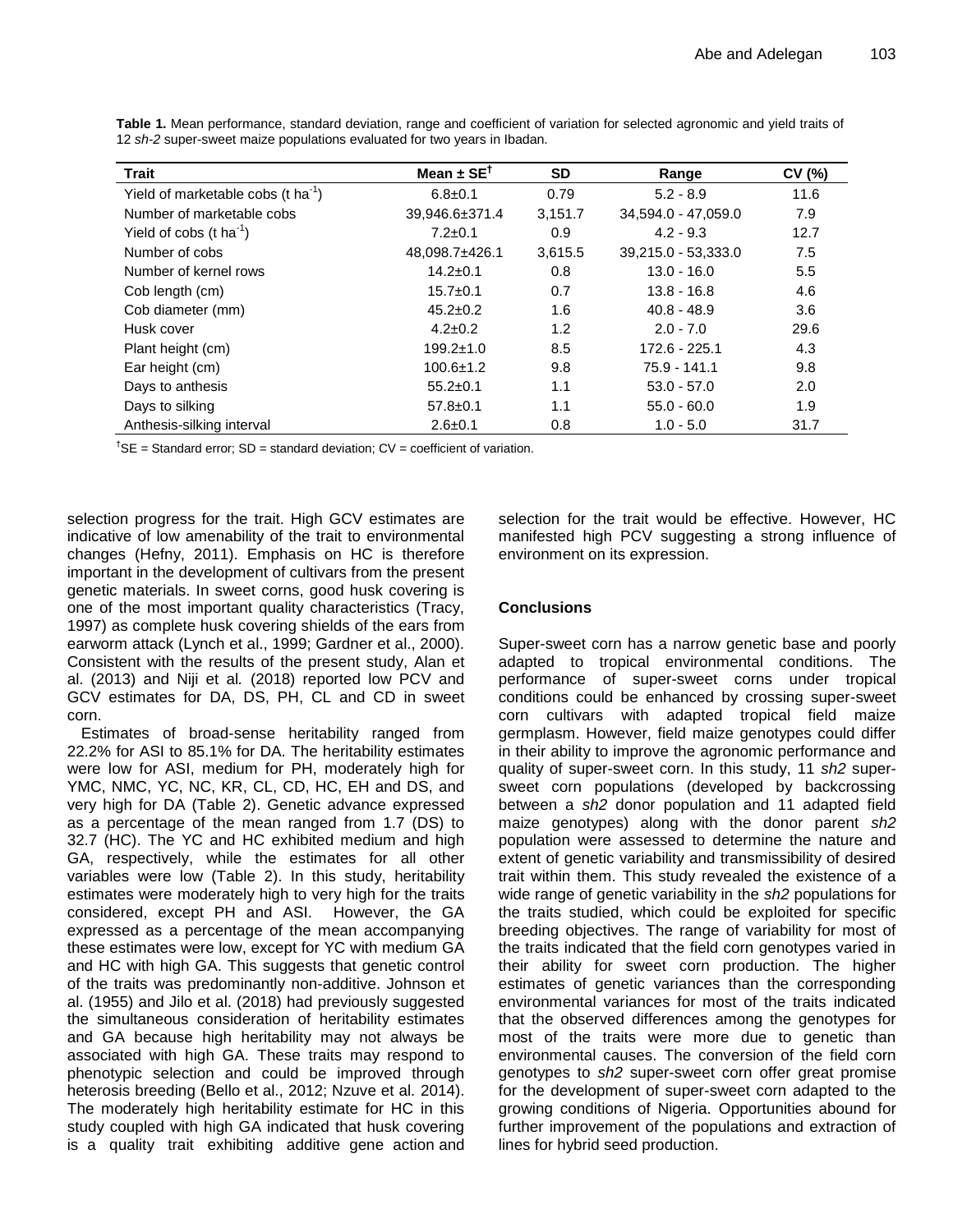**Table 2.** Estimates of genetic parameters for selected agronomic and yield traits of 12 *sh-2* super-sweet maize populations evaluated for two years in Ibadan.

| <b>Trait</b>                                   | $\sigma^2$ <sub>a</sub> ± SE    | $\sigma^2$ <sub>e</sub> ± SE  | $\sigma_{\rm p}^2$ | <b>GCV</b> | <b>PCV</b> | $H^2$ (%)        | GA (%) |
|------------------------------------------------|---------------------------------|-------------------------------|--------------------|------------|------------|------------------|--------|
| Yield of marketable cobs (t ha <sup>-1</sup> ) | $0.33 \pm 0.19$                 | $0.16 \pm 0.03$               | 0.49               | 8.36       | 10.24      | $66.71 \pm 0.88$ | 9.56   |
| Number of marketable cobs                      | $5,162,076.00 \pm 2,014,192.00$ | $3,116,633.00 \pm 644,686.00$ | 82,878,709.00      | 5.69       | 7.20       | $62.35 \pm 0.21$ | 6.29   |
| Yield of cobs $(t \text{ ha}^{-1})$            | $0.55 \pm 0.26$                 | $0.25 \pm 0.05$               | 0.80               | 10.34      | 12.47      | $68.69 \pm 0.64$ | 11.99  |
| Number of cobs                                 | $9,521,966.00 \pm 4,358,537.00$ | $3,632,024.00 \pm 774,350.00$ | 13,153,990.00      | 6.42       | 7.54       | $72.39 \pm 0.16$ | 7.64   |
| Number of kernel rows                          | $0.43 \pm 0.21$                 | $0.12 \pm 0.03$               | 0.55               | 4.60       | 5.22       | $77.60 \pm 0.84$ | 5.68   |
| Cob length (cm)                                | $0.27 \pm 0.16$                 | $0.13 \pm 0.03$               | 0.40               | 3.29       | 4.01       | $67.20 \pm 1.00$ | 3.77   |
| Cob diameter (mm)                              | $1.41 \pm 0.78$                 | $0.72 \pm 0.15$               | 2.13               | 2.63       | 3.23       | $66.09 \pm 0.41$ | 2.99   |
| Husk cover                                     | $1.23 \pm 0.56$                 | $0.35 \pm 0.07$               | 1.58               | 26.50      | 30.05      | $77.76 \pm 0.47$ | 32.72  |
| Plant height (cm)                              | $25.37 \pm 17.31$               | $27.62 \pm 5.89$              | 52.99              | 2.53       | 3.65       | $47.87 \pm 0.08$ | 2.45   |
| Ear height (cm)                                | $59.31 \pm 27.80$               | $30.69 \pm 6.54$              | 90.00              | 7.65       | 9.43       | $65.90 \pm 0.06$ | 8.70   |
| Days to anthesis                               | $1.03 \pm 0.47$                 | $0.18 \pm 0.04$               | 1.21               | 1.83       | 1.99       | $85.14 \pm 0.57$ | 2.37   |
| Days to silking                                | $0.69 \pm 0.37$                 | $0.33 \pm 0.07$               | 1.02               | 1.43       | 1.75       | $67.41 \pm 0.60$ | 1.65   |
| Anthesis-silking interval                      | $0.10 \pm 0.14$                 | $0.34 \pm 0.07$               | 0.44               | 12.04      | 25.54      | $22.24 \pm 0.86$ | 7.95   |

<sup>†</sup>SE = Standard error; SD = standard deviation; CV = coefficient of variation;  $\sigma_g^2$  = genotypic variance;  $\sigma_e^2$  = environmental variance;  $\sigma_p^2$  = phenotypic variance; GCV = genotypic coefficient of variation; PCV = phenotypic coefficient of variation;  $H^2$  = broad-sense heritability;  $GA =$  genetic advance.

### **ACKNOWLEDGEMENTS**

The donor *sh2* population used in this study was generously provided by Professor V. O. Adetimirin of the Department of Agronomy, University of Ibadan. The normal endosperm tropical field maize genotypes were sourced from the Maize Improvement Programme of the International Institute of Tropical Agriculture (IITA), Ibadan, Nigeria. This research did not benefit from any specific grant whatsoever.

#### **REFERENCES**

- Adetimirin VO (2008). Stand establishment and early field vigour variation in a tropicalised shrunken-2 maize population. Field Crops Research 108:143-149.
- Alan O, Kinaci G, Kinaci E, Kutlu I, Budak Basciftci Z, Sonmez K, Evrenosoglu Y (2013). Genetic variability and association analysis of some quantitative characters in sweet corn. Notulae Botanicae Horti Agrobotanici 41(2):404-413.
- Bello OB, Ige SA, Azeez MA, Afolabi MS, Abdulmaliq SY, Mahamood J (2012). Heritability and genetic advance for grain yield and its component characters in maize (*Zea mays* L.). International Journal of Plant Research 2(5):138- 145.
- Boyer CD, Shannon JC (1984). The use of endosperm genes for sweet corn improvement. Plant Breeding Reviews 1:139- 161.
- Brewbaker JL (1977). 'Hawaiian superweet #9' corn. HortScience 12:355-356.
- Butrón A, Álvarez A, Revilla P, Malvar RA, Rodriguez VM, Galarreta JIR, Ordás A (2008). Agronomic performance of sweetcorn populations derived from crosses between sweetcorn and field corn. Journal of Agricultural Research 6:378-384
- Cartea ME, Malvar RA, Revilla P, Ordás A (1996). Improvement of early vigor and adaptation of sweet corn to European Atlantic coast with open-pollinated field corn populations. Maydica 41:119-125.
- Creech RG (1965). Genetic control of carbohydrate synthesis in maize. Genetics 52:1175-1186.
- Deshmukh SNN, Basu MS, Reddy PS (1986). Genetic variability, character association and path coefficients of quantitative traits in Virginia bunch varieties of groundnut. Indian Journal of Agricultural Science 56:816-821.
- Dewanto V, Wu X, Liu RH (2002). Processed sweet corn has higher antioxidant activity. Journal of Agriculture and Food Chemistry 50(14):4959-4964.
- Entringer GC, Vettorazzi JCF, Crevelari JA, Durães NNL, Catarina RS, Pereira MG (2017). Super-sweet corn breeding by backcross: A new choice for the Brazilian
	- market. Brazilian Journal of Agriculture 92(1):12-26.
- Food and Agriculture Organization (FAO) (2007). http://www.FAOSTAT.org
- Food and Agriculture Organization (FAO) (2016). Food and Agriculture Organization of the United Nations statistical database,
	- http://www.faostat.fao.org/site/567/DesktopDefault.asp?Pag eID=567#ancor (accessed on 26 August, 2017)
- Gardner J, Hoffmann M, Smith ME (2000). Resistance to European corn borer in processing sweetcorn. HortScience 35:871-874.
- Hallauer AR (1990). Methods used in developing maize inbreds. Maydica 35:1-16.
- Hallauer AR, Carena MJ, Miranda Filho JB (2010). Quantitative genetics in maize breeding. Springer Science+Business Media LCC New York, USA. doi 10.1007/978-1-4419-0766-0
- Hefny M (2011). Genetic parameters and path analysis of yield and its components in corn inbred lines (*Zea mays* L.) at